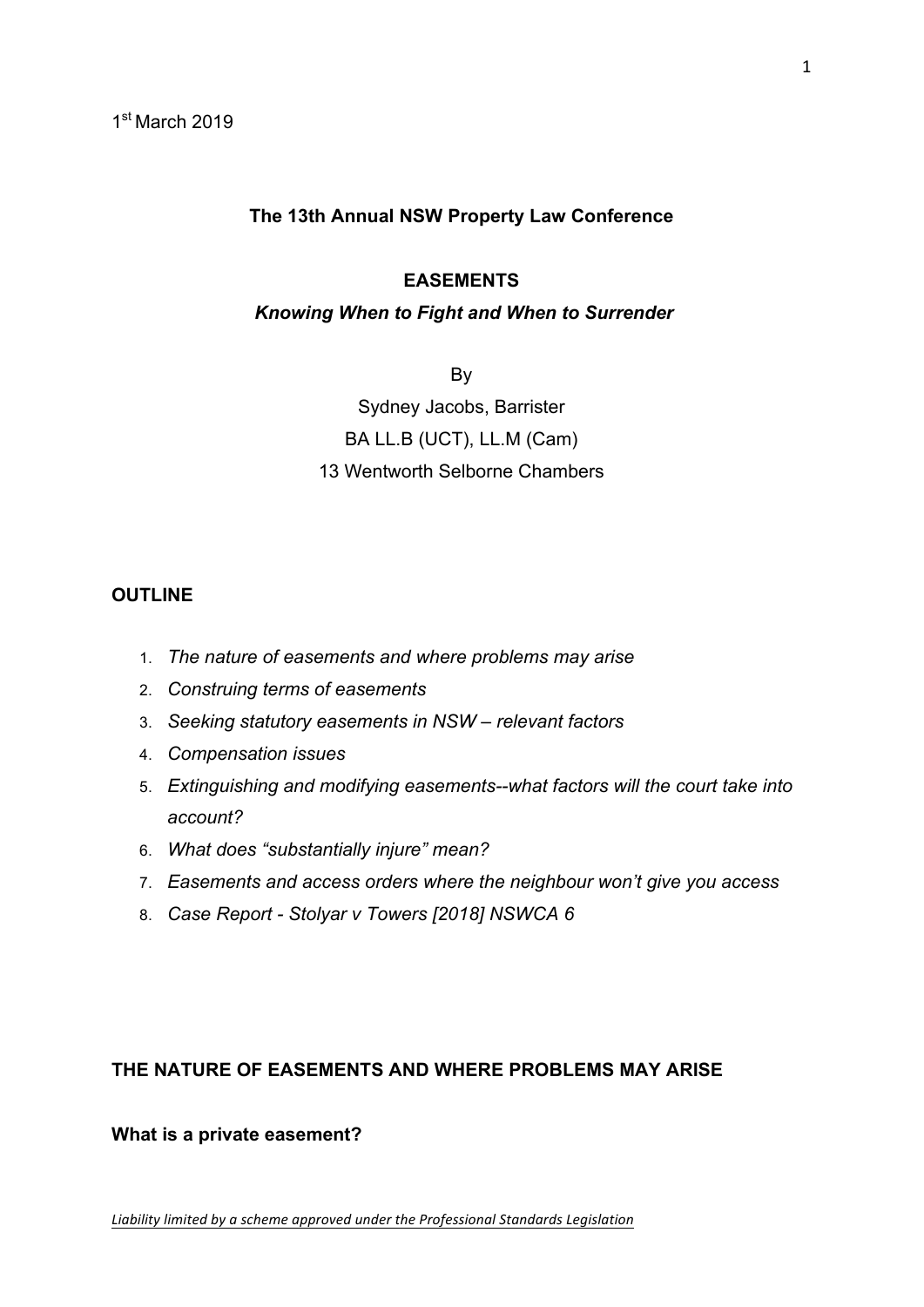1. A *private* easement is a right, that runs with an identified lot of land, to do something:

(i) on the land of a specific adjoining neighbour, such as walk or drive over it; have one's electrical cabling or pipes run over or through it; deposit material on it; or create a nuisance on it;

(ii) in respect of the land of a specific adjoining neighbor, such as obtain lateral support from the land of the neighbor for one's own land; or have light fall on one's land through an identified aperture.

2. The essential features of a *private* easement **at common law** were summarised in *The Owners of East Fremantle Shopping Centre West Strata Plan 8618 v Action Supermarkets Pty Ltd* [2008] WASCA 180, para [51] ff.

*"51. First, there must be a dominant tenement and a servient tenement. Secondly, the easement must 'accommodate' (that is, confer a benefit on) the dominant tenement. Thirdly, the dominant tenement and the servient tenement must not be held and occupied by the same person. Fourthly, the right must be capable of forming the subject matter of a grant. ..."*

- *3.* In *Re Ellenborough Park* [1956] Ch 131, one of the issues was whether the fourth characteristic of an easement had been satisfied. Evershed MR (at 164, 175–176) considered that there were three cognate questions: (a) whether the rights purported to be given by the covenant were expressed in terms that were "of too wide and vague a character"; (b) whether such rights would amount to rights of joint occupation or would substantially deprive the park owners of proprietorship or legal possession; and (c) whether the rights are mere rights of recreation without utility or benefit.
- *4. Re Ellenborough Park* was applied by the NSWCA in *Clos Farming Estates Pty Ltd (Receivers and Managers Appointed) v Easton* [2001] NSWSC 525; (2001) 10 BPR 18,845, where the plaintiff was granted and easement for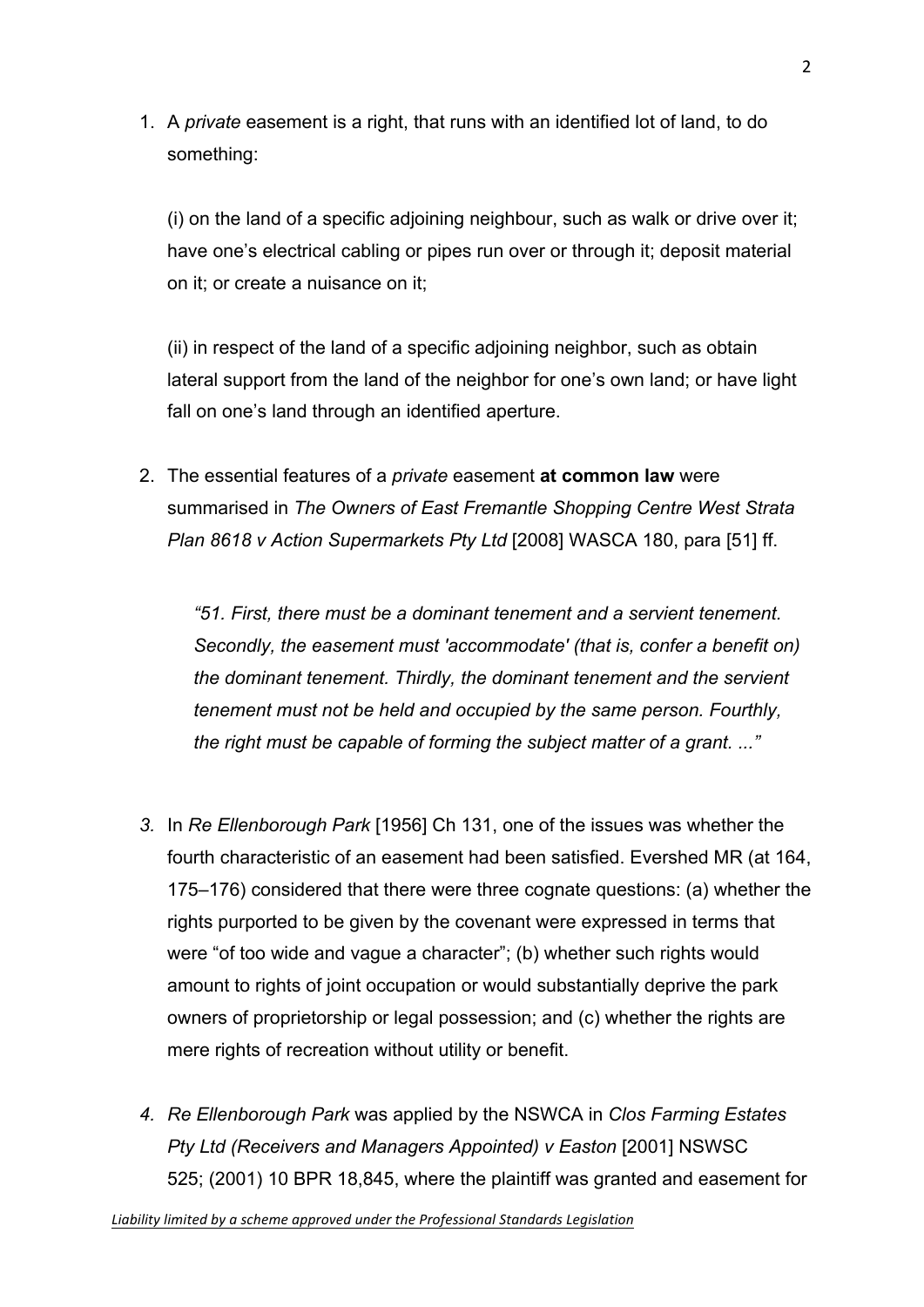vineyard.

This case exemplifies where problems arise; namely whether the rights granted really amount to occupation or sterilisation.

- *5.* The plaintiff contended that the "easement for vineyard" entitled it to cultivate grape vines on the defendant's servient land, to harvest the grapes, to sell and retain profits.
- *6.* The covenant affected almost 85% of the putative servient tenement. Bryson J held that this did not, in law, constitute an easement because the scheme left the servient owner with a "*sterile or nominal ownership only*": at [49]. HH emphasised that the servient owner had *lost all control* over the use of its land and the production of profits.<sup>1</sup>

#### **CONSTRUING TERMS OF EASEMENTS**

- 7. An entire book could be written on the approach to the construction of easements and covenants, and the differences between common law and Torrens title. What follows, within the constraints of a presentation of 50 mins, is perhaps two risers from the elevator version.
- 8. "In the case of an easement created by express grant or reservation, the scope of the right of way is *prima facie* a matter of construction of the words of the grant, although this may be influenced by the circumstances surrounding the grant.<sup>[49]</sup> A grantee is not confined to the user prevailing at the time of the grant, but may use the right of way for any lawful purpose within the terms of the grant;<sup>[50]</sup> thus if the grant is in general terms, it can be used for all purposes for which the dominant tenement can lawfully be used,  $[51]$  so far as they are compatible with the physical nature of the servient tenement.<sup>[52]</sup>……"

!!!!!!!!!!!!!!!!!!!!!!!!!!!!!!!!!!!!!!!!!!!!!!!!!!!!!!

<sup>&</sup>lt;sup>1</sup> Appeal dismissed -*Clos Farming Estates v Easton* [2002] NSWCA 389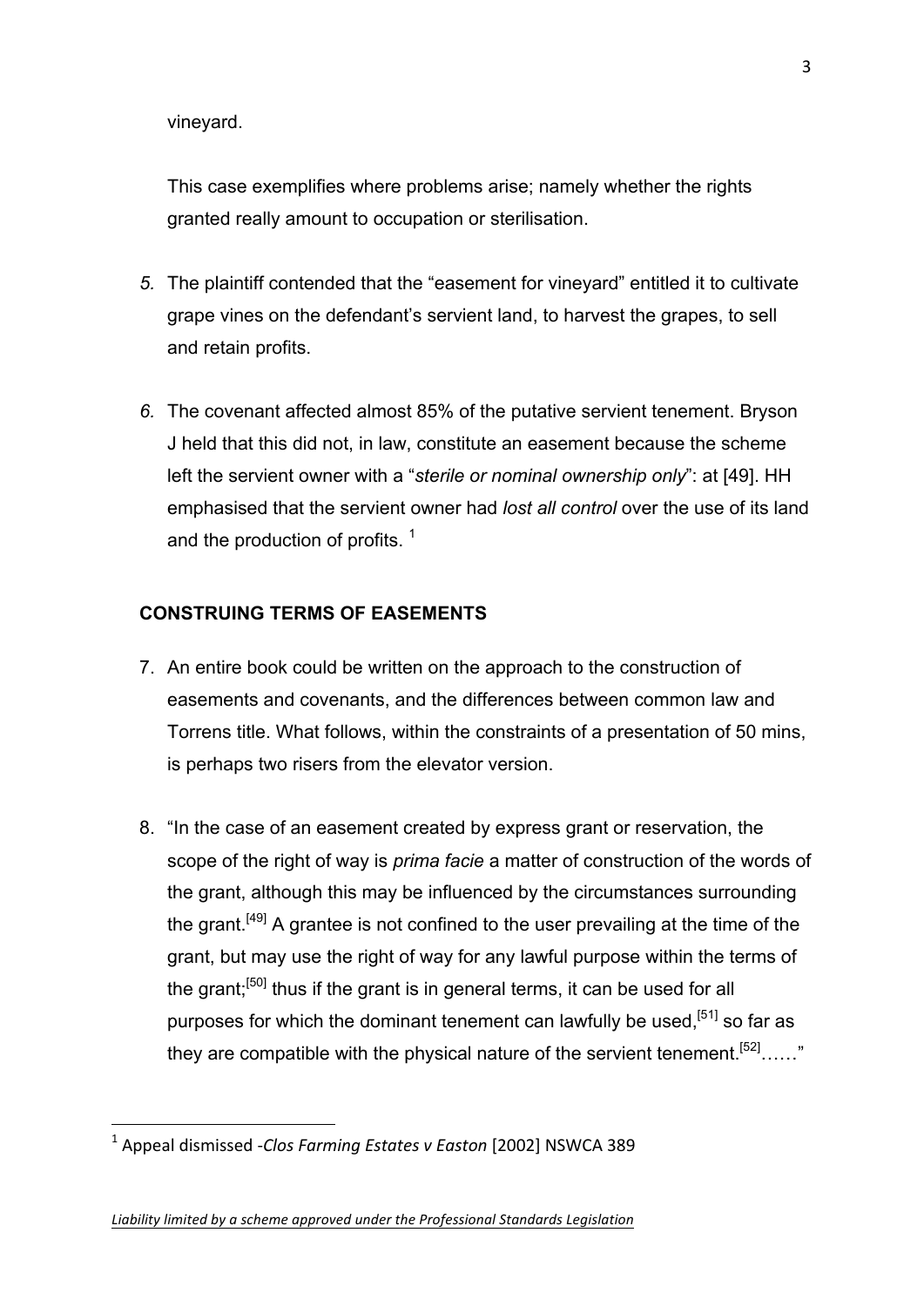#### *Rixon v Horseshoe Pastoral Co Pty Ltd (*2017) NSWSC 1293

Where an easement has been acquired via an express grant, as distinct from a case of prescription, an easement may, on the true construction of the grant, permit user for new or additional purposes of the dominant tenement : *Perpetual Trustee Co Ltd v Westfield Management Ltd* (2007) 12 BPR 23,793; (2007) ANZ ConvR 103; (2007) NSW ConvR 56-170; [2006] NSWCA 337 at [38] (Hodgson JA; Beazley and Tobias JJA concurring).

- 9. See the detailed analysis of the principles applicable to change of user over time, and the differences between common law and Torrens title, in *Rixon v Horseshoe Pastoral Co Pty Ltd*.
- 10.The grant of an easement carries with it those *ancillary rights* which are necessary for the enjoyment of the rights expressly granted, *Westfield* (supra) at 535. For example, it is an implied right of every ROW that the dominant owner enjoys the right to carry out such physical works on the ROW as may be necessary to put it to its intended use: *Pro-Vision Developments Pty Ltd v Ku-Ring-Gai Municipal Council* [2003] NSWLEC 226 para [30] ff.
- 11.Barwick CJ observed in *Breskvar v Wall*, (1971) 126 CLR 376, 385 386in relation to Queensland Torrens legislation in similar terms to that in NSW:

"The Torrens system of registered title of which the Act is a form is not a system of registration of title but a system of title by registration. That which the certificate of title describes is not the title which the registered proprietor formerly had, or which but for registration would have had. The title it certifies is not historical or derivative. It is the title which registration itself has vested in the proprietor. Consequently, a registration which results from a void instrument is effective according to the terms of the registration. It matters not what the cause or reason for which the instrument is void."

12.Against this backdrop, *Westfield Management Ltd v Perpetual Trustee Ltd* [2007] HCA 45, held that that extrinsic material shedding light on the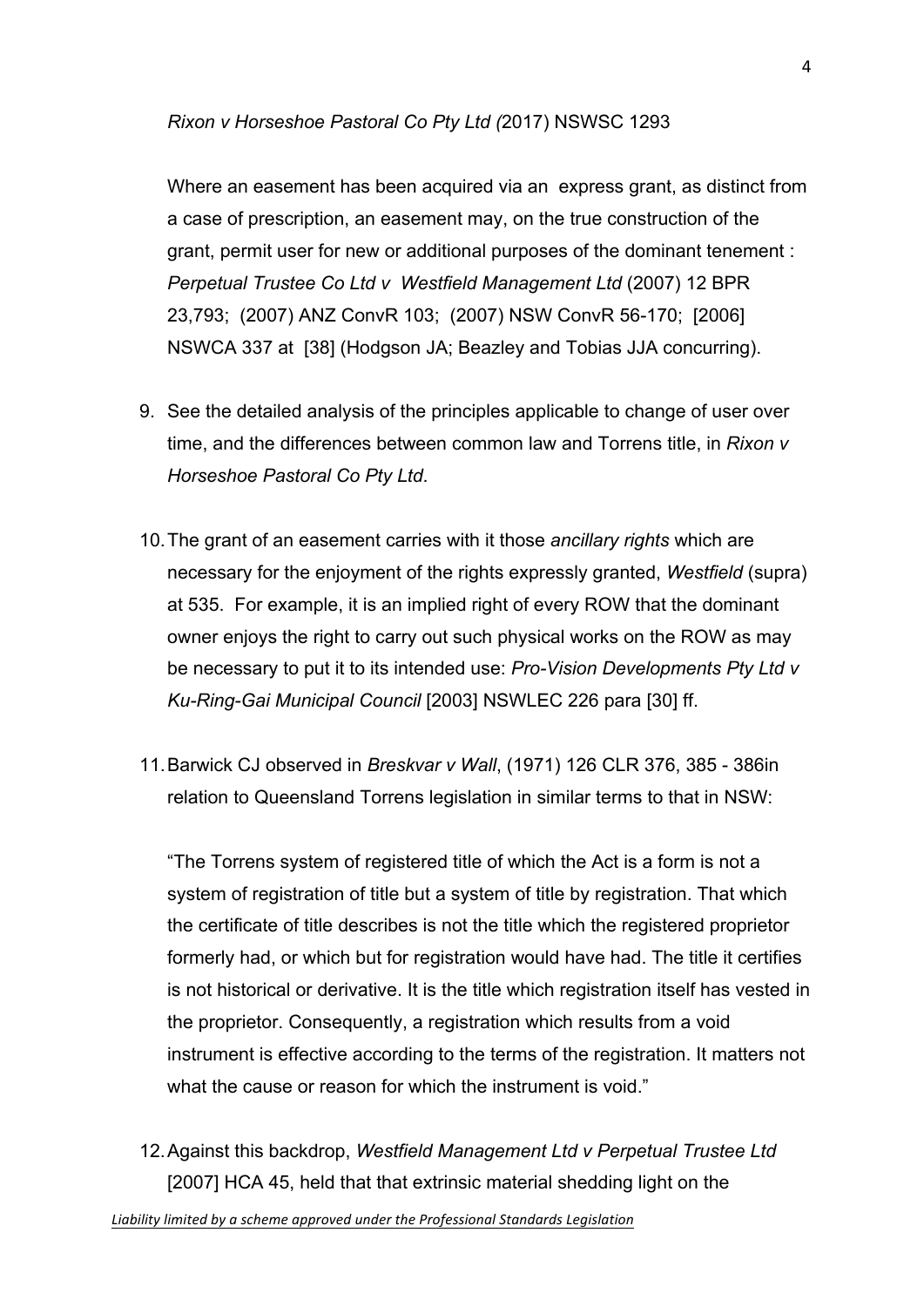intentions and expectation of the parties as regards the wording of an easement is inadmissible; because when a third party inspects the Register so as to construe an easement registered on a title, he/she is not expected to look further for extrinsic material which might establish facts or circumstances existing at the time of the creation of the registered dealing.

As such, the only extrinsic evidence that may be admitted is that necessary to explain terms or expressions identified in the property register. See further at [20] of *Chick v Dockray* [2011] TASFC 1**.**

13.However, there is some support for the proposition, *at least at trial court level and intermediate appellate level*, that evidence of the physical state of the land as at the date of grant, is admissible as regards construction issues; see e.g. *Dillon, Kevin & Anor v Gosford City Council* [2008] NSWLEC 186; *Hare v van Brugge* [2013] NSWCA 74.

## **SEEKING STATUTORY EASEMENTS IN NSW**

14.Other than specific grants that comply with Sec 88 *CA*, easements can also have their genesis in:

-- *estoppel*: *Hilton Hotels (Australia) Pty Ltd v Sunrise Resources (Australia) Pty Ltd* [2000] NSWSC 46.

In that case, I was junior counsel for Hilton Hotel, in an action against its landlord to maintain its signage on the L 44 parapet on the basis of an equitable easement or an estoppel. The lease allowed signs saying "Hilton Hotel", but contrary to the lease, 4 signs saying merely "Hilton", had been erected at some large expense by the Hotel.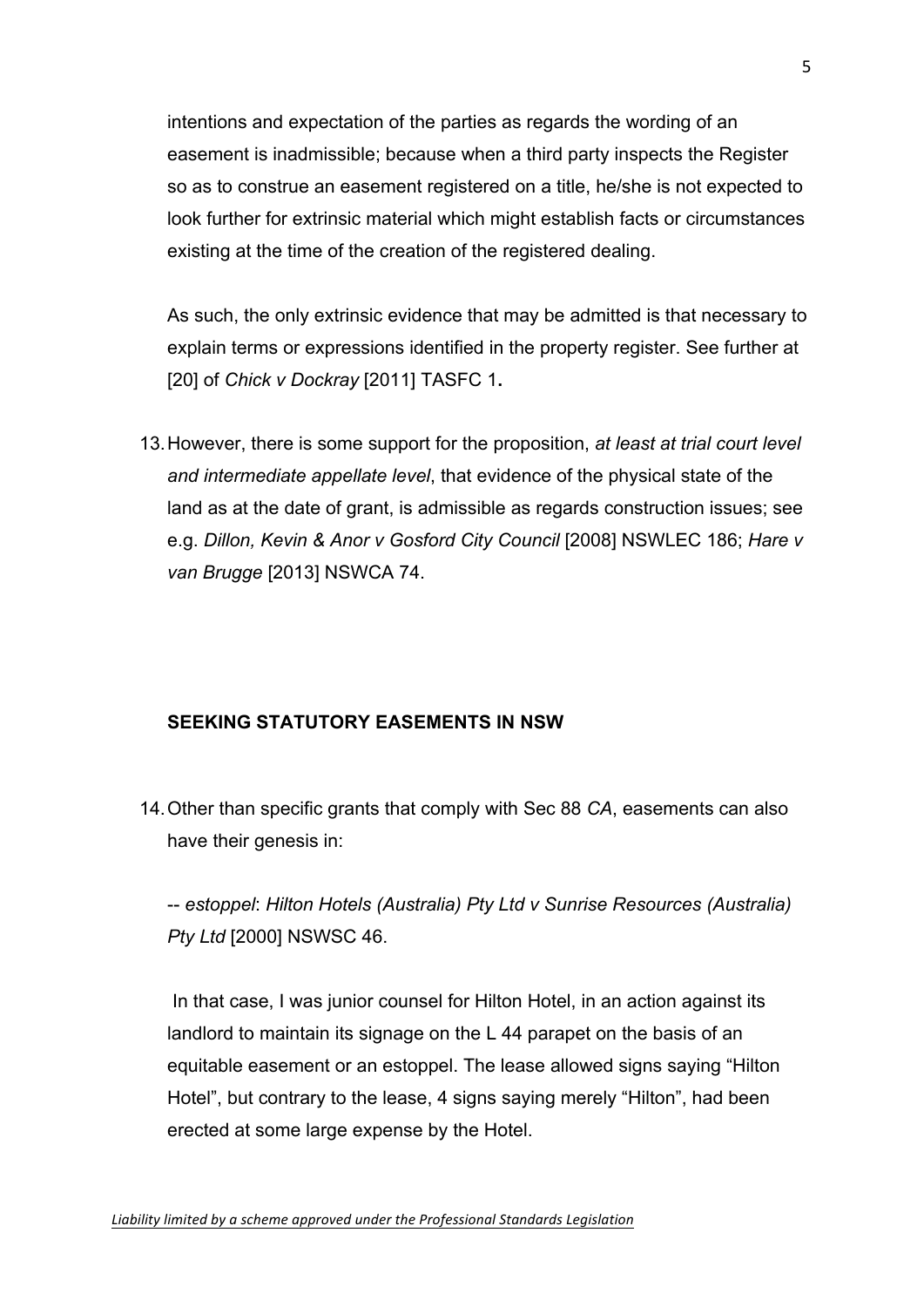-- *long user/ prescription* (if the title is common law): In *Williams v STA*[2004] NSWCA 179 (application for special leave, dismissed), it was held that the notion of acquisition of easements by long user, is inconsistent with the Torrens system of *title by registration*.

-- *in common law grants in the chain of title*: *Turvey v Crotti* NSWSC [2018]. In that case, I was lead counsel for the Plaintiff. The plaintiff's land was at the end of an 1800's sub divisional road, which had been sub divided in the 1800's. Roads were shown on 1800's maps leading to each of the lots, and the relevant chains of title included grants of easements for right of way.

## 15.*Sec 88 (k) of the Conveyancing Act*

- **(1)** The Court may make an order imposing an easement over land if the easement is reasonably necessary for the effective use or development of other land that will have the benefit of the easement.
- **(2)** Such an order may be made only if the Court is satisfied that:

(a) use of the land having the benefit of the easement will not be inconsistent with the public interest, and

(b) the owner of the land to be burdened by the easement and each other person having an estate or interest in that land that is evidenced by an instrument registered in the General Register of Deeds or the Register kept under the *Real Property Act 1900* can be adequately compensated for any loss or other disadvantage that will arise from imposition of the easement, and

(c) all reasonable attempts have been made by the applicant for the order to obtain the easement or an easement having the same effect but have been unsuccessful.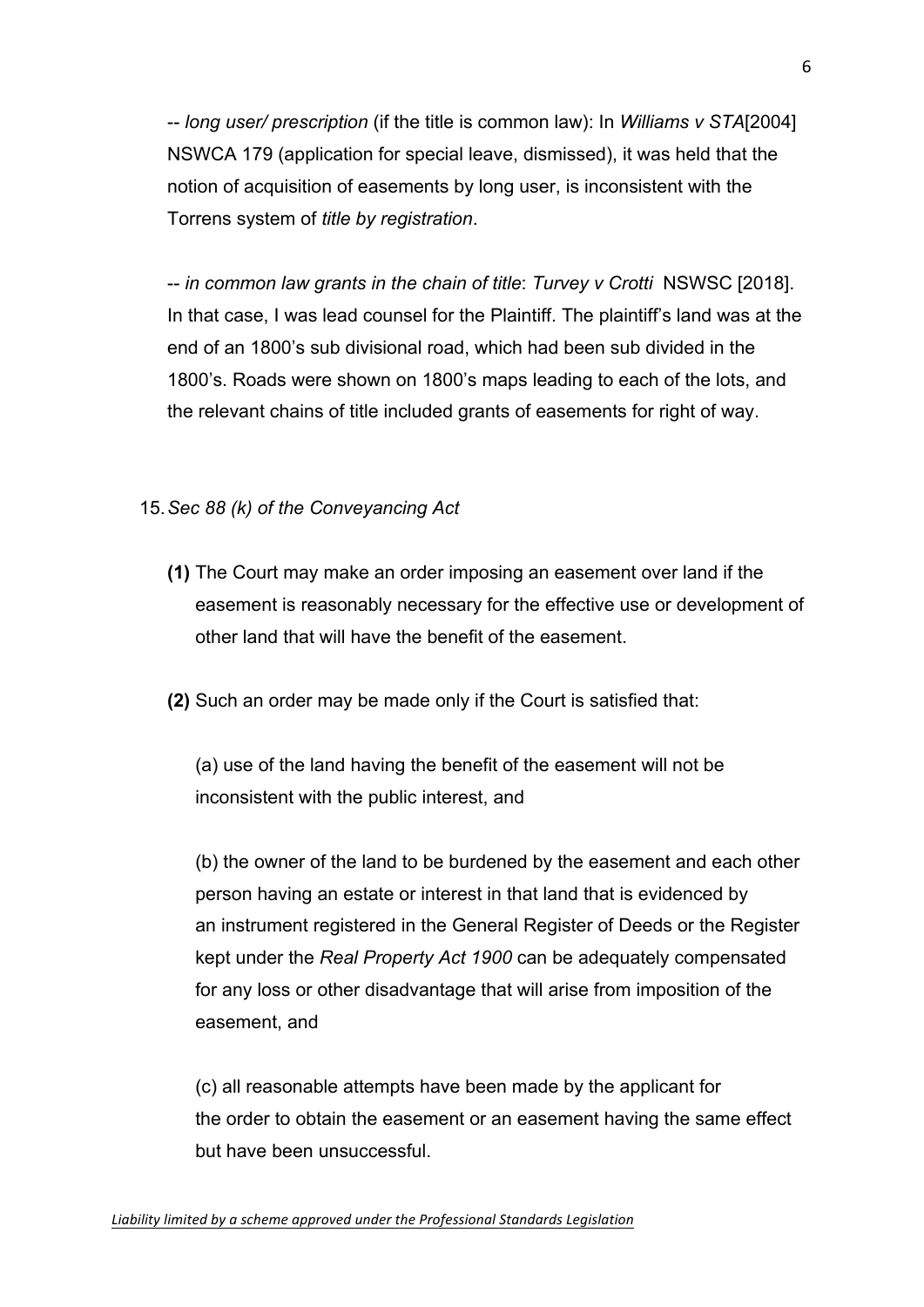- **(3)** The Court is to specify in the order the nature and terms of the easement and such of the particulars referred to in section 88 (1) (a)-(d) as are appropriate and is to identify its site by reference to a plan that is, or is capable of being, registered or recorded under Division 3 of Part 23. The terms may limit the times at which the easement applies.
- **(4)** The Court is to provide in the order for payment by the applicant to specified persons of such compensation as the Court considers appropriate, unless the Court determines that compensation is not payable because of the special circumstances of the case.
- **(5)** The costs of the proceedings are payable by the applicant, subject to any order of the Court to the contrary.

## **All reasonable attempts**

- 16.Section 88K(2)(c) requires the court to be satisfied that *"all reasonable attempts have been made by the applicant for the order to obtain the easement or an easement having the same effect but have been unsuccessful"*. The easement referred to is that which the applicant asks the court to impose.
- 17.The reasonableness of attempts includes the circumstances up to, and including, the date of the Court making the order: *Tony Stepanoski v Zhimin Chen* 16/12/11, per Bryson AJ (a case in which I was counsel for the plaintiff, who was awarded an easement for storm water).
- 18.In *Rainbowforce Pty Ltd v Skyton Holdings Pty Ltd* [2010] 171 LGERA 286, the principles were stated as follows: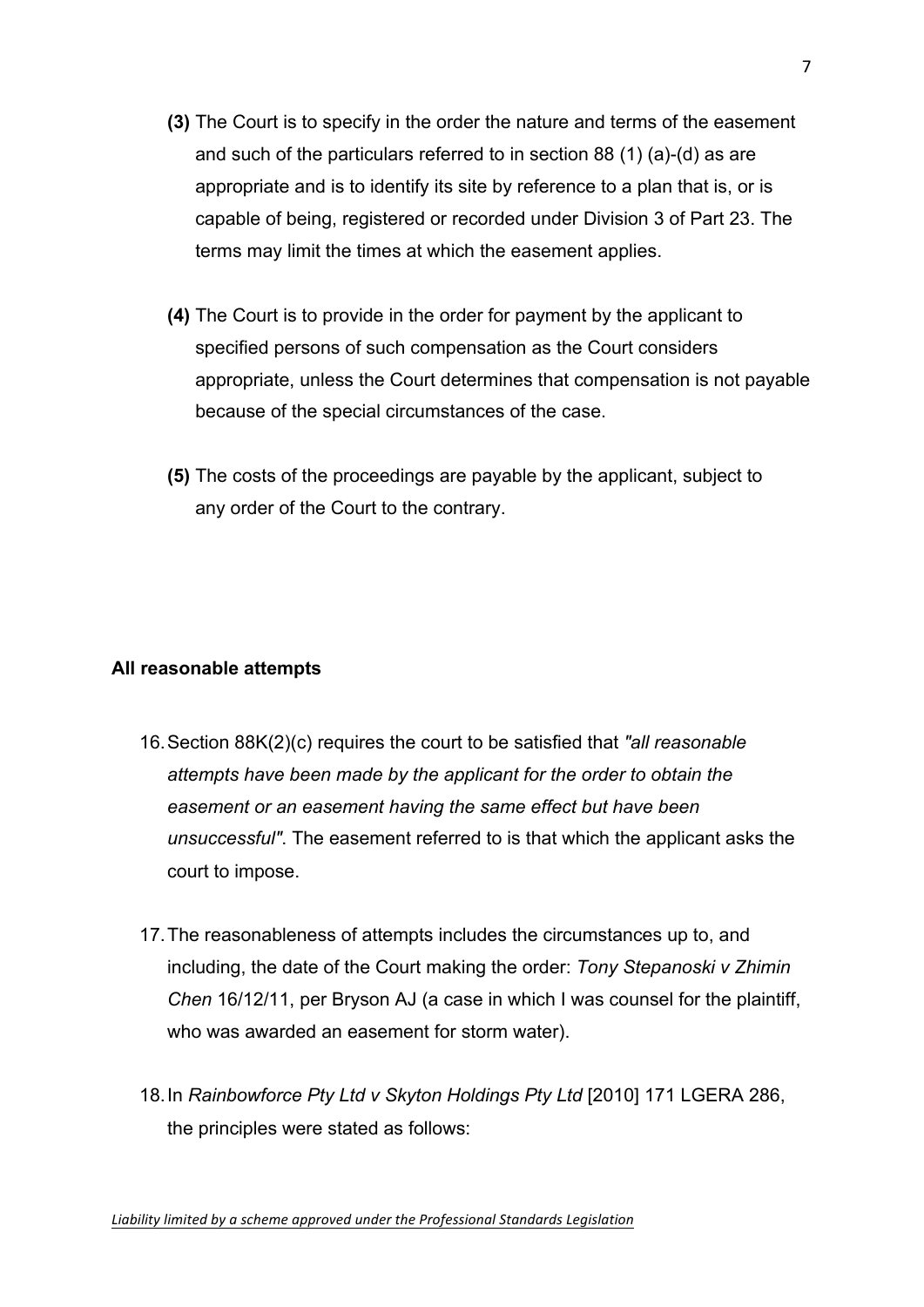- "131 In order for an applicant for an order to make all reasonable attempts to obtain an easement:
	- (a) the applicant for the order must make an initial attempt to obtain the easement by negotiation with the person affected and some monetary offer should be made…..
	- (b) the applicant for the order should sufficiently inform the person affected of what is being sought and provide for the person affected an opportunity to consider his or her position and requirements in relation thereto……
	- (c) the applicant for the order is not required to continue to negotiate with a person affected by making more and more concessions until consensus is reached to the satisfaction of the person affected…..; and
	- (d) the whole of the circumstances are to be considered from an objective point of view……."
- 19.Cases such as *Stepanoski* involve competing alternatives, with the defendant advancing the argument that there is a preferable alternative. Naturally, these are issues to be explored at the conclave of experts; and the issue of what questions the experts should answer looms large in the proper management of such cases.
- 20.Two competing routes for storm water were in sharp focus in *Stepanoski* paras [35] ff where his Honour commented as follows (re-ordered for this lecture):

*"The plaintiffs' proposal is the shortest and simplest and involves the least engineering work and it is unlikely to involve significant long-term expense. It will function through gravity and will not require significant use of machinery or maintenance. It will have no adverse aesthetic impact. It will have markedly less impact on the utility of the defendant's land than an easement through the land of No. 57A would have on that land."*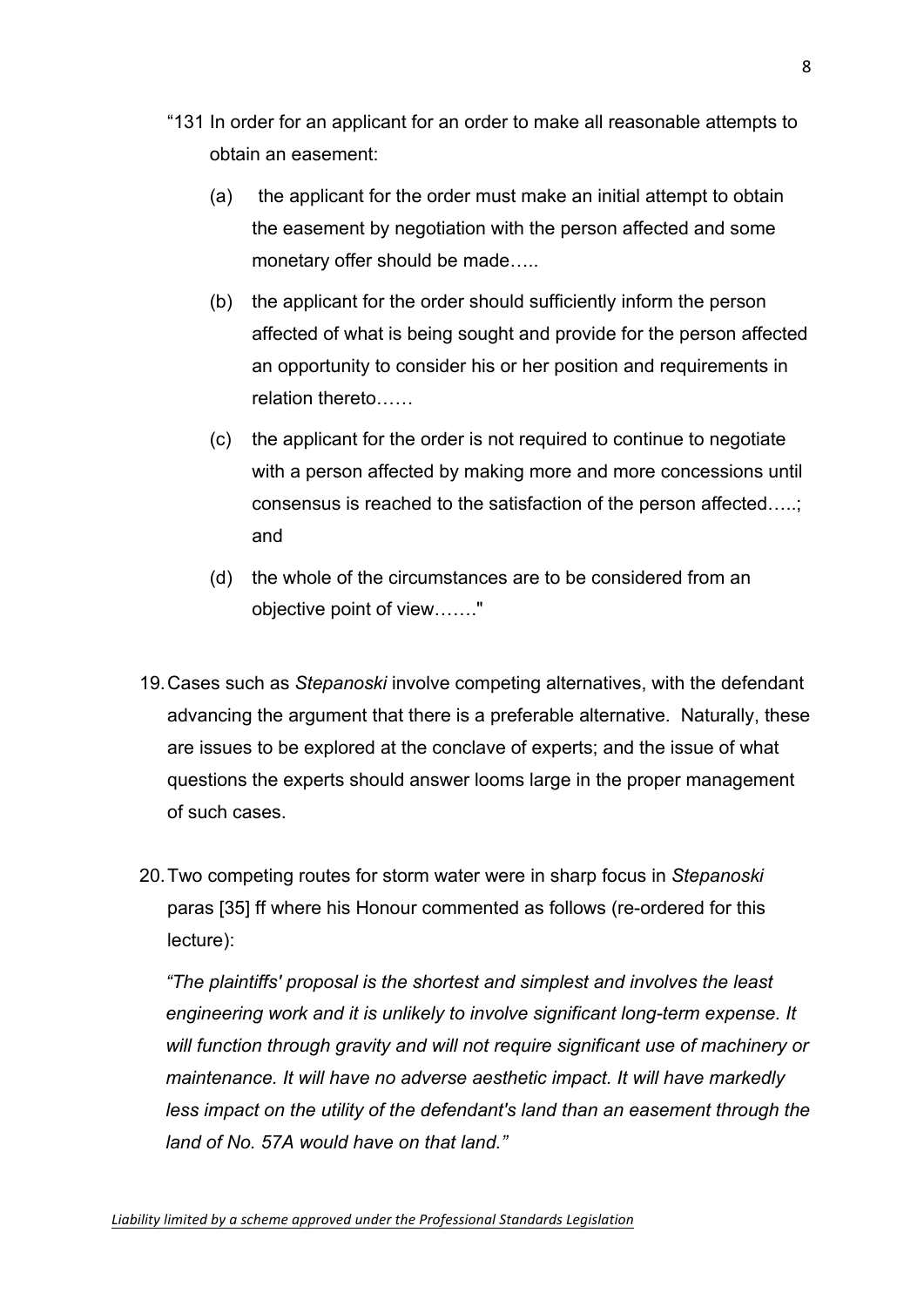*21.*And turning to the defendant's proposal, his Honour said*:*

*"…In my judgment this proposal is remarkably clumsy and presents no advantages in terms of land use or engineering work over the plaintiffs' proposal. The potential adverse effect on further development on No. 57A of the diagonal bisection is in my judgment prohibitive, and the potential adverse effect of an easement taken round the boundaries of No. 57A is significant. The proposal would be more expensive. It involves intervention in the rights of the owners of two parcels of land not of one. It depends on Council approvals which are uncertain. It has nothing to commend it from any point of view except the point of view of an owner of the defendant's land who very strongly wishes to resist an easement over her land. It is not beyond the feasible to run drainage through No 57 and No. 57A, but it would be a far less satisfactory solution than the plaintiffs' proposal."*

#### **Reasonably necessary to "use"**

22.The cases above have all involved consideration of whether an easement was reasonably necessary for the *development* of land. However, an example of where an easement was deemed necessary for the *use* of land is *Phillip Edward Lonergan v Roy Lewis* [2011] NSWSC 1133.

#### **Discretion**

23.Even if all of Sec 88 K'S "boxes" are "ticked" by the plaintiff, the court still retains a discretion whether to make such an order. In *Khattar v Wiese* at 23,250 [60], the Court said that the Court's discretion:

*"….is to be exercised having regard to the purpose of the section, which might be summarised as facilitating the reasonable development of land while ensuring that just compensation be paid for any erosion of private property rights... ………."*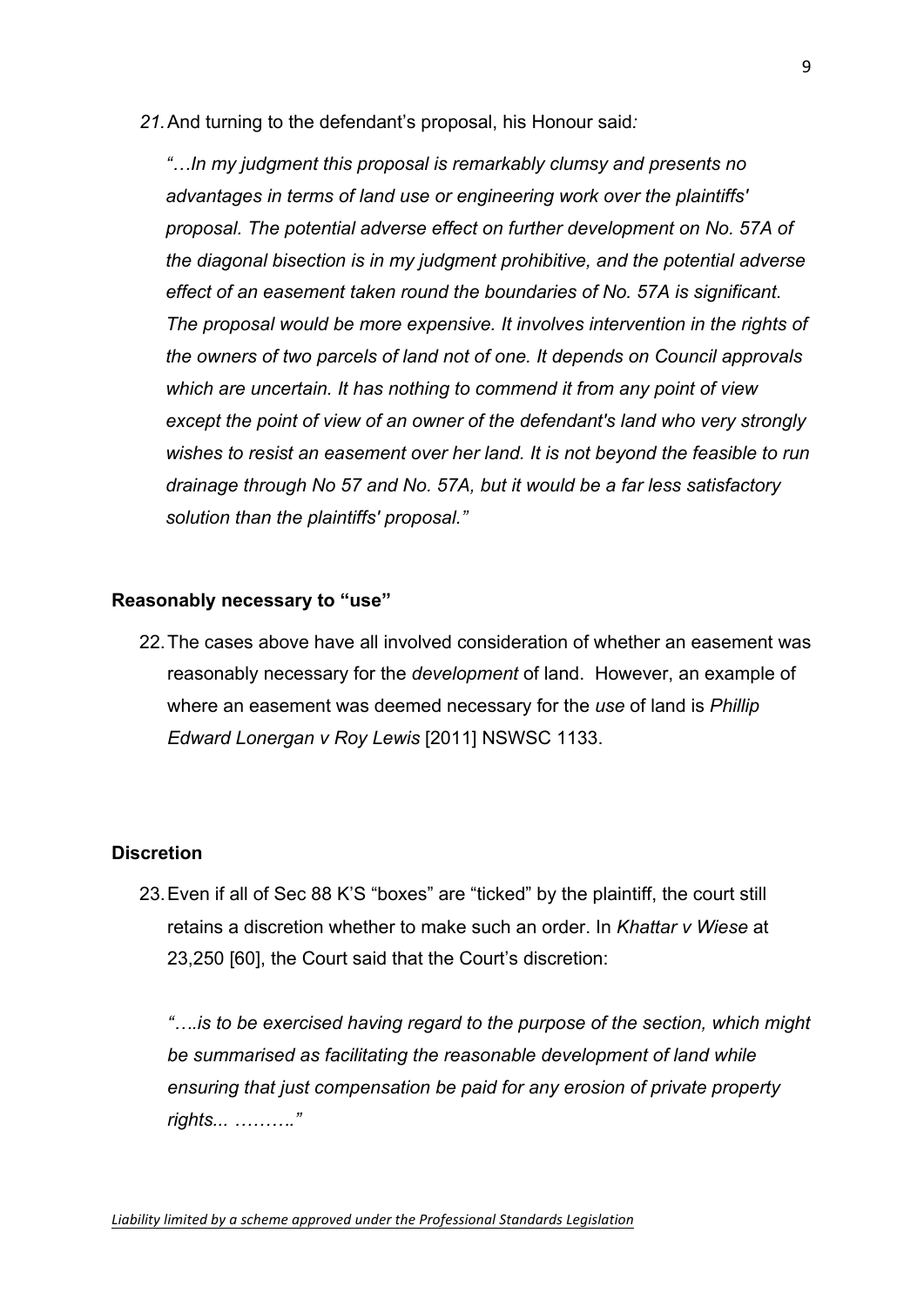#### **COMPENSATION ISSUES**

24.In *Wengarin Pty Ltd v Byron Shire Council* [1999] NSWSC 485; 9 BPR 16, 985 at [26], the Court set out the heads of compensation. These were adopted by Preston CJ in *Rainbowforce* at [111], as follows:

"*Ordinarily*, compensation will have three elements: (a) the diminished market value of the affected land; (b) associated costs that would be caused to the owner of the affected land; and (c) an assessment of compensation for insecurity and loss of amenities, such as loss of peace and quiet. Against these losses and disadvantages should be allowed, as an offset, compensating advantages (if any). See also *Owners Strata Plan 13635 v Ryan* [2006] NSWSC 221; 12 BPR 23,485 at [85]."

#### **Compensation by reference to the Plaintiff's gain**

25.Justice Young's fifth proposition in *Wengarin Pty Ltd v Byron Shire Council* (1999) 9 BPR 16,985, p 26, was as follows:

*"There may be some exceptional cases which fall outside the net of s 88K(2)(b) yet are cases where it is extremely difficult to assess the compensation, but it is clear that the applicant is to derive a considerable benefit from the application. In such circumstances it may be appropriate to assess the compensation on a percentage of the profits that would be made."*

- *26.*The above exception was engaged in *Lonergan's* case (ibid): see paras 52 ff. However, in *Tenacity Investments v Ku-Ring-Gai Council and Ors* [2008] NSWLEC 27 the Judge observed at para [112] "I have not been provided with any case where that approach identified in *Wengarin* has been applied."
- *27.*But see also *Antipas v Kutcher* [2006] NSWLEC 42 where the court observed that the fifth principle adopted by Young J in *Wengarin*, viz that it "…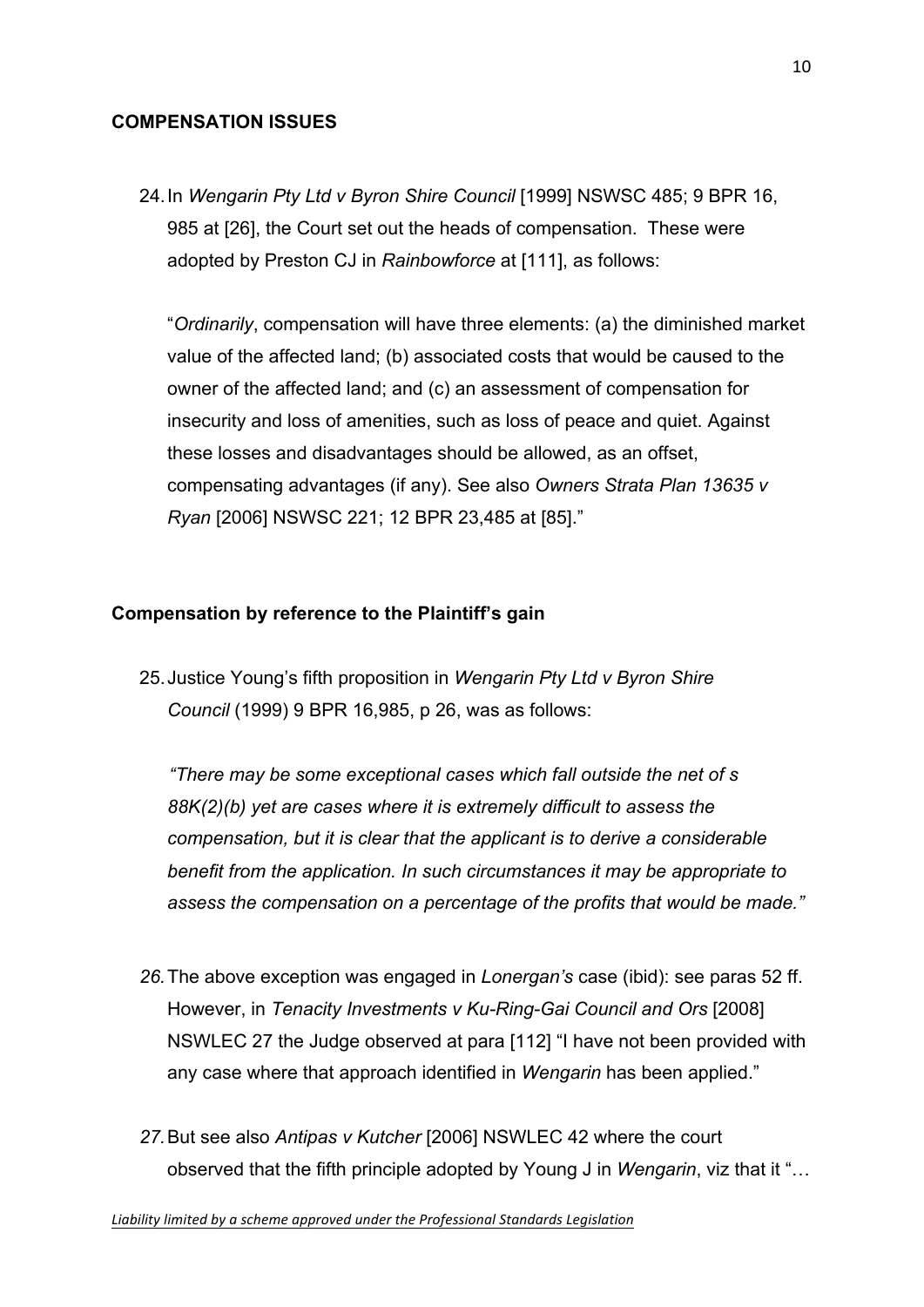seems to me to be a principle of last resort, where it is *"extremely difficult to assess the compensation".*

## **EXTINGUISHMENT -** *Extinguishing and modifying easements*

*28.*Section 89(1) of the *Conveyancing Act* confers power on the Court to modify or extinguish an easement,

-- by reason of *change in the user of any land* having the benefit of the easement, profit prendre, restriction or obligation, or in *the character of the neighbourhood or other circumstances of the case which the Court may deem material*, the easement, profit prendre, restriction or *obligation ought to be deemed obsolete,*

*or*

where the continued existence thereof would *impede the reasonable user* of the land subject to the easement, profit prendre, restriction or obligation *without securing practical benefit* to the persons entitled to the etc.,

*or*

where a person may be considered to have abandoned an easement by conduct,

*or*

where the proposed modification or extinguishment *will not substantially injure* the persons entitled to the easement or profit prendre, or to the benefit of the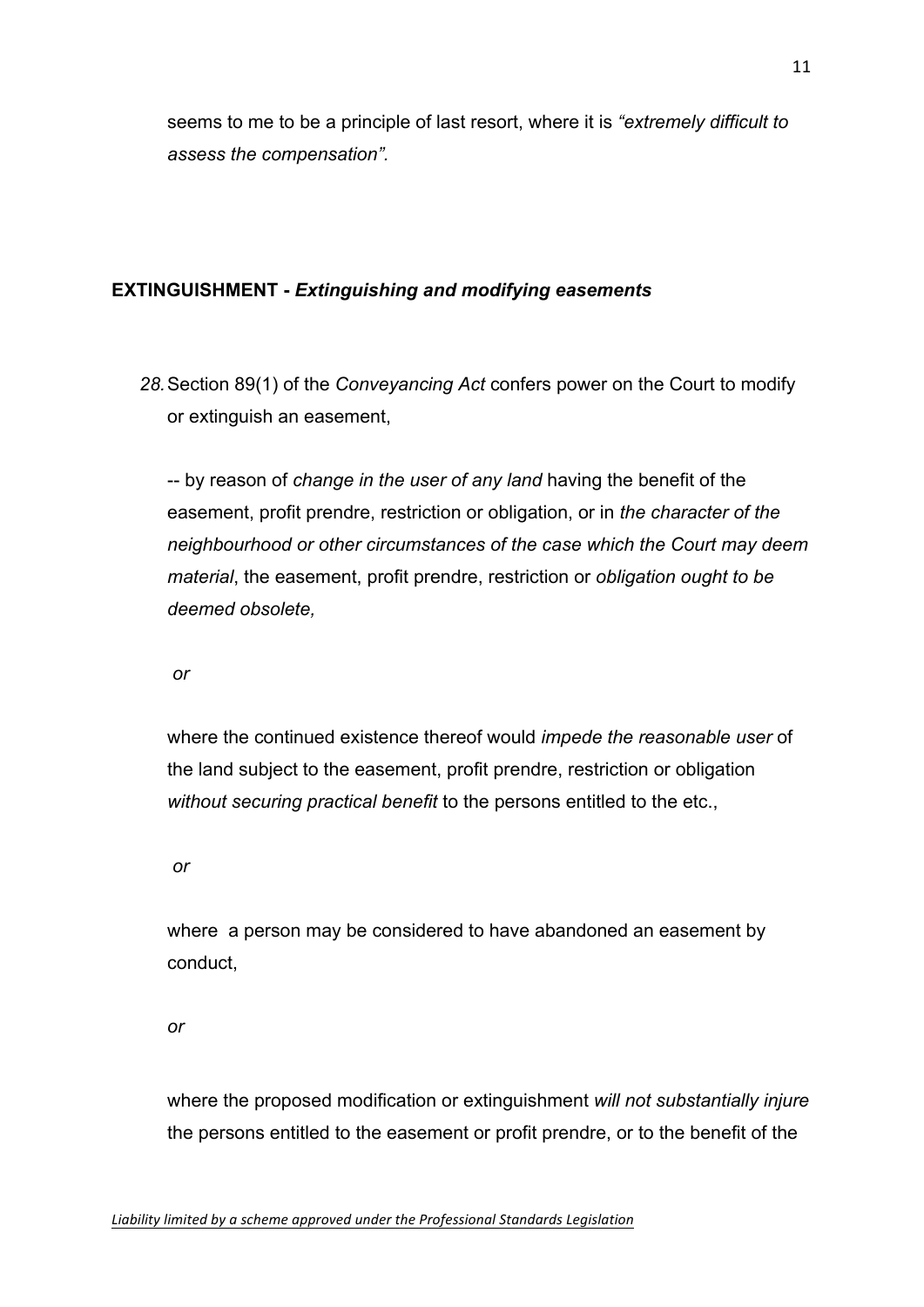restriction or obligation.

- 29.The starting point for the Court's consideration is the easement itself, its terms and its objects derived from construing those terms in context and bearing in mind that the easement was created for an indefinite future and destined to endure in a changing environment: *Armishaw v Denby Horton (NZ) Ltd* [1984] 1 NZLR 44 at [47]; *Durian (Holdings) Pty Ltd v Cavacourt Pty Ltd* [2000] 10 BPR 18, 099; [2000] NSWCA 28 per Mason P at [4].
- 30.In considering the exercise of power under s 89 of the Act, "the widest field of evidentiary material" is admissible: *Re Roseblade; Re Foenander* [1964-5] NSWR 2044 Else Mitchell J (at p 2046); *Markos v OR Autor Pty Ltd* [2007] NSWSC 81 per Austin J at [90]).

## *Change in character of neighbourhood*

31.Major public works associated with building a road can constitute a change in the character of the neighbourhood (and also ground a conclusion that the easement is obsolete). This is shown from an extract from *Rosedale Farm (NSW) Pty Limited* [2010] NSWSC 1321, paras [76] ff.

#### *Abandonment/ impeding reasonable user*

- 32.In *Odey v Barber* [2006] EWHC 3109 (Ch) at [103], Silber J summarised the principles to be applied when considering whether (at common law) a right of way has been abandoned. A number of principles are listed, but the ones I emphasise are that the test is *objective* and is not to be *lightly inferred*.
- 33.To establish that a covenant *impedes the reasonable user* of the servient land, it must be shown that no reasonable use of the land is possible unless the easement is modified or extinguished: *Frasers Lorne Pty Ltd v Joyce*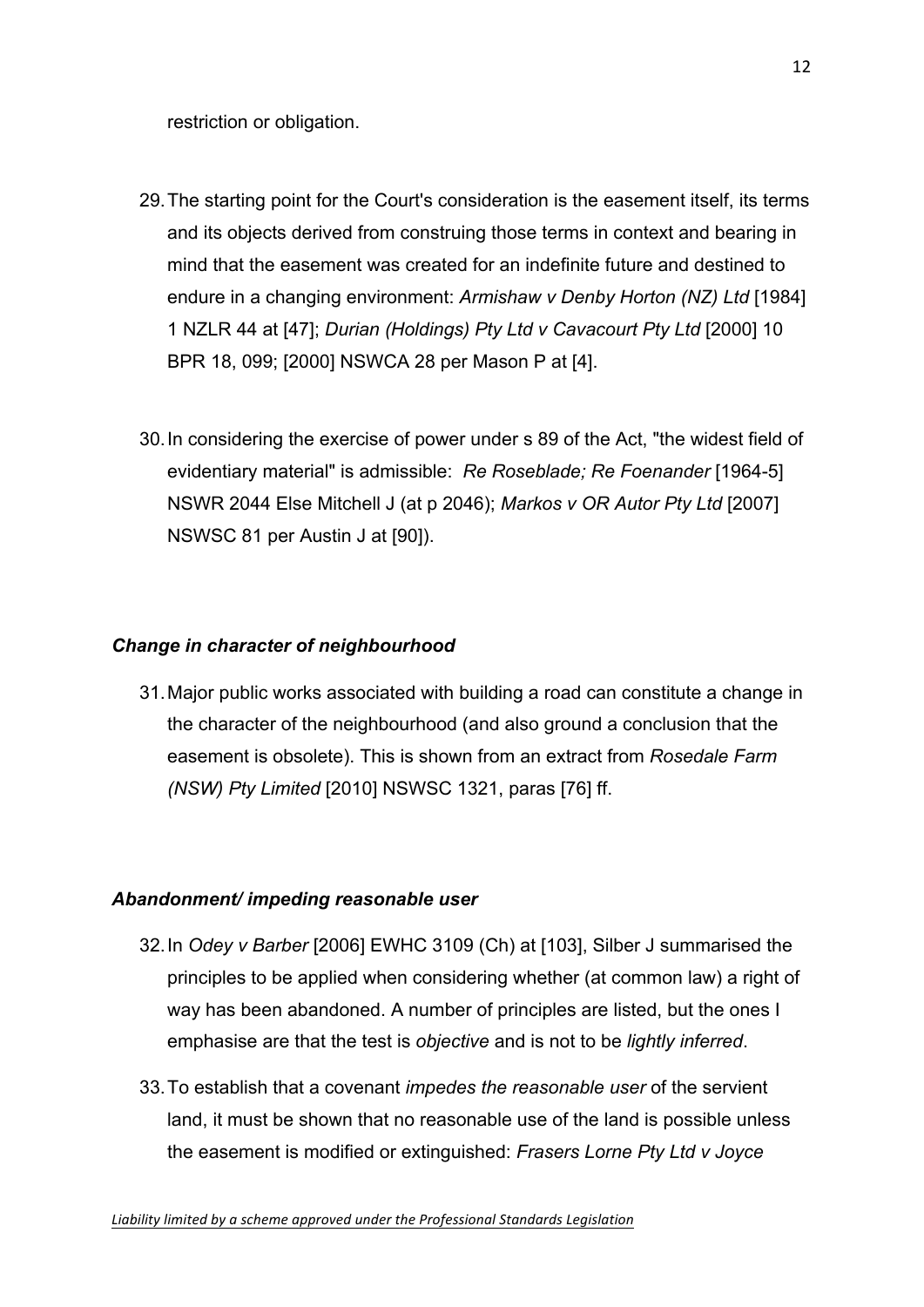*Goldsworthy Burke & Ors* [2008] NSWSC 743 per Brereton J at [14].

## *Obsolete*

*34.*When it is contended an easement or covenant has fallen in obsolescence, the question devolves to whether the original purpose of the easement can no longer be served or whether the object of the easement is no longer capable of fulfilment *or serves no presently useful purpose*: Para [36] of *Mamfredas Investment Group Pty Limited (formerly known as MAM Marketing Pty Ltd) v PropertyIT and Consulting Pty Limited & Ors* [2013] NSWSC 929.

*Mamfredas* is one of the few cases where the court declared a restriction obsolete.

# **SUBSTANTIAL INTERFERENCE -** *What does "substantially injure" mean?*

- *35.*The interference with easement rights, where "substantial", is actionable by way of a claim in nuisance. This cause of action supports relief by way of injunction (e.g. to compel a gate being taken down – see *Turvey v Crotti* NSWSC [2018]); or to compel positive action being taken, such as in the piggery cases where the nuisance is by way of smell.
- *36.*The cause of action also supports a claim in damages for economic loss (an example would be where the olfactory assault from a piggery causes a country B & B to cease operations; or where a gate across a right of way prevents a factory from operating); and also for general damages, including aggravated damages for hurt and upset (see *Turvey v Crotti*).
- *37.*The first significant Australian case in this area is *Powell v Langdon* [1944] NSWStRp 35; (1944) 45 SR (NSW) 136, where it was held that the narrowing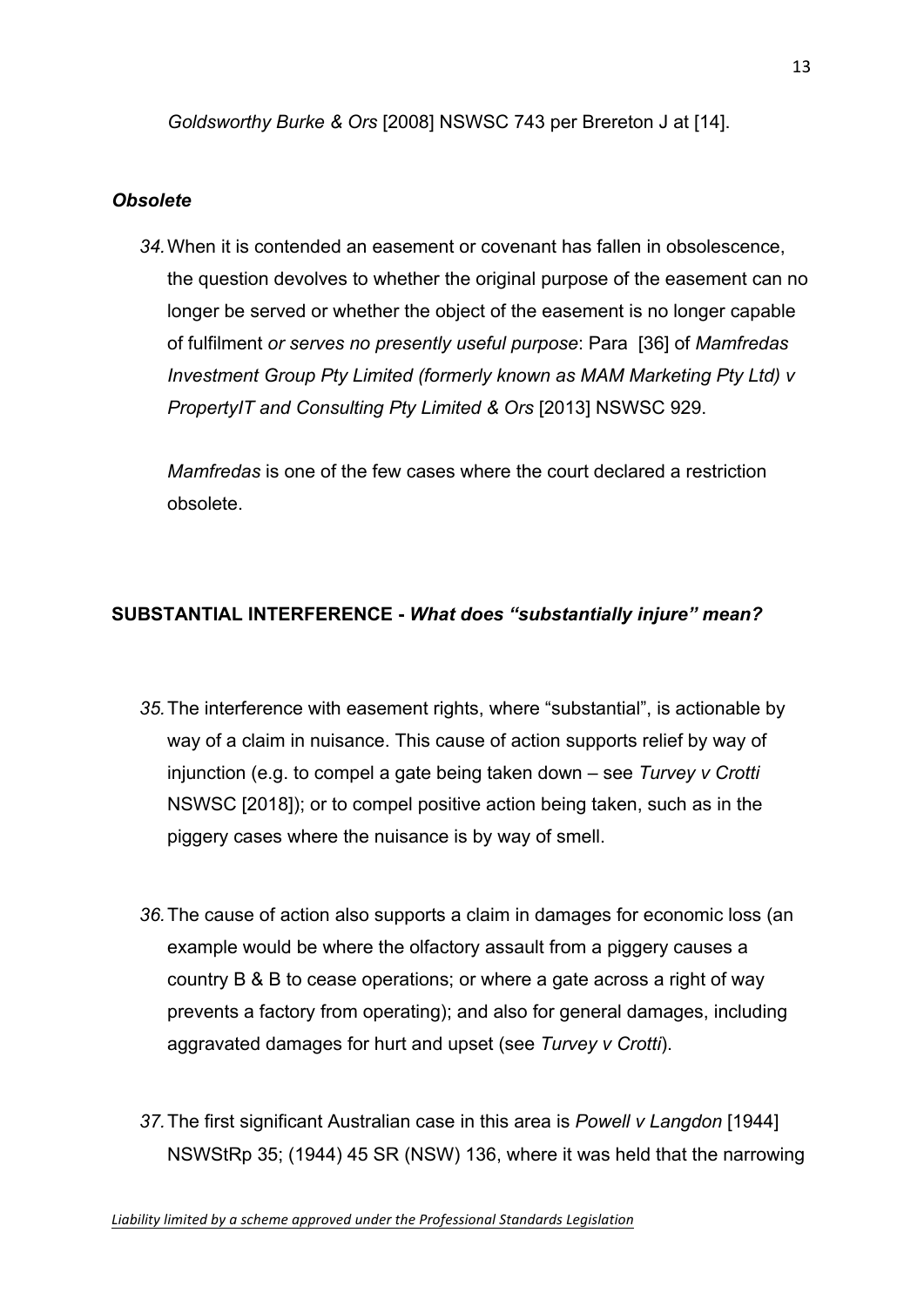of a 20 feet wide ROW so that only 8 feet 2 inches remained passable, was considered a substantial interference. *Intangible interests* such as views, can also be protected by an action in nuisance if protected by an easement: *Hanny v Lewis* [1998] NSWSC 385, per Young J.

# **EASEMENTS AND ACCESS ORDERS -** *where the neighbour won't give you access*

- *38.*The NSW Local Court allows for orders to be made that give access to neighbouring land without the need for an interest to be recorded on the land's title. Such orders are only temporary, however can be considered far easier to obtain due to their reduced invasiveness when compared with, for example, s 88K. These orders are available under the *Access to Neighbouring Lands Act* 2000 (NSW). Two such orders are available under this Act. The first are '*Neighbouring Land Access Orders'*, which allow for general access to the land. Second, '*Utility Service Orders'*, are used in order to access a neighbouring block in order to repair services such as sewerage lines. Compensation may be given under this Act for "loss, damage or injury, including damage to personal property, financial loss and personal injury arising from the access": s 26(1).
- *39.*This compensation may *not* be for loss of privacy or inconvenience, however  $(s 26(2))$ .
- *40.*There is NO analogue of Sec 88 K (5), which when coupled with the narrower compensation provisions, makes the Local Court a fantastic alternative to Sec 88 K to those few who can manage their affairs to give them enough lead time to use the Local Court's procedure.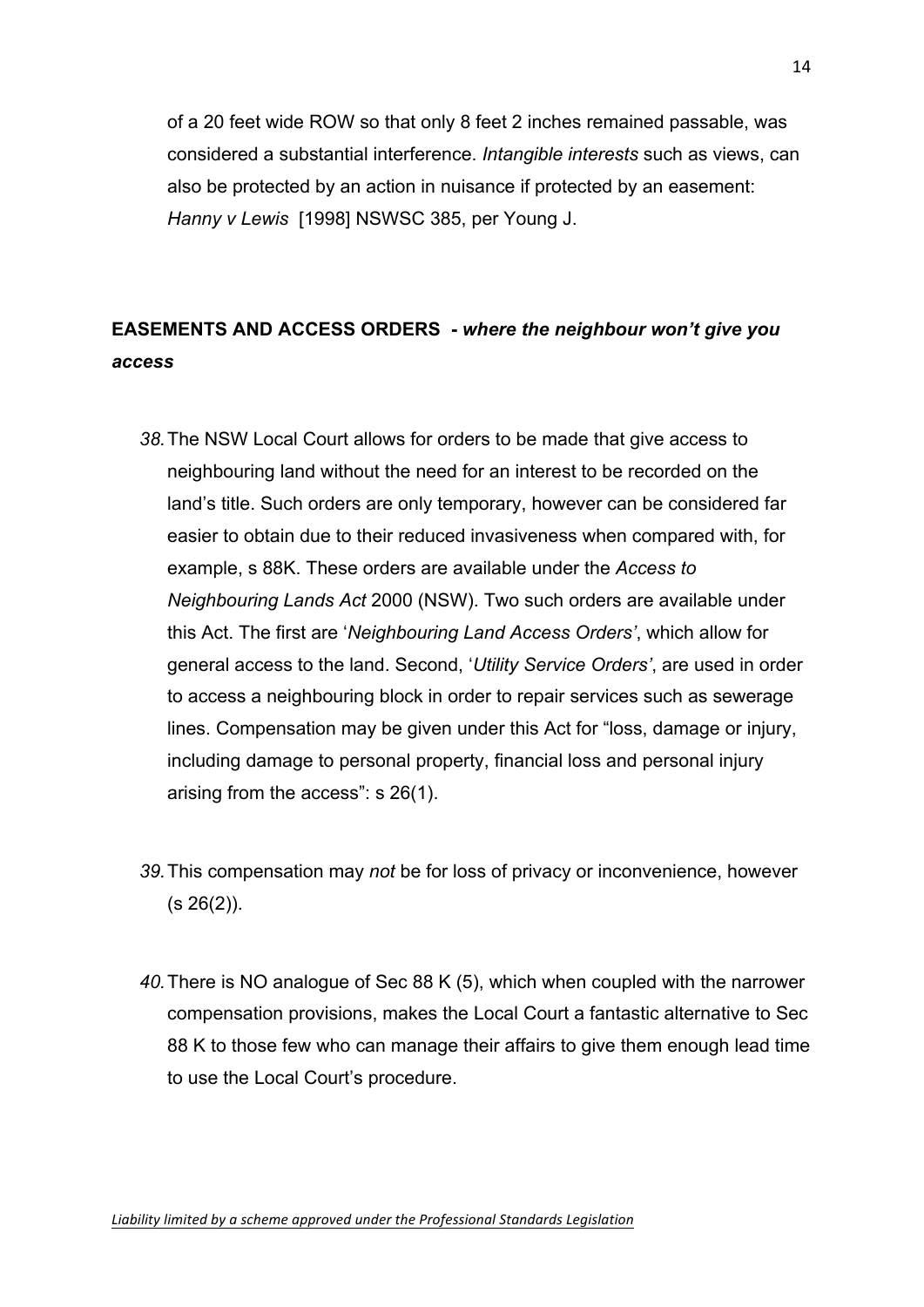*41.*Sections 7 and 18 of the Act list the persons who may apply for an Access to Neighbouring Lands Order and the effect of such an order respectively:

## *Sec 7. Persons who may apply for a neighbouring land access order*

- (1) A person who, for the purpose of carrying out work on land owned by the person, requires access to adjoining or adjacent land may apply to the Local Court for a neighbouring land access order.
- (2) A person who, for the purpose of carrying out work on land owned by another person, requires access to adjoining or adjacent land may apply to the Local Court for a neighbouring land access order with the consent of the person on whose behalf the work is to be carried out.
- (3) The Local Court may waive the requirement for consent under subsection (2) if it thinks it appropriate to do so in the circumstances.
- (4) A person may apply for a neighbouring land access order even if access to the land concerned, for the purposes for which access is required, may be obtained by way of an easement imposed by an order under section 88K of the *Conveyancing Act* 1919. However, a person may not apply for a neighbouring land access order if access to the land concerned, for the purposes for which access is required, may be obtained or granted under any other provision of an Act.

## *Sec 18. General effect of neighbouring land access order*

- (1) A neighbouring land access order authorises, for the purpose of carrying out work on land, a person to have access to adjoining or adjacent land in accordance with the order.
- (2) Unless the Local Court varies or dispenses with any or all of the authorities and obligations set out in sections 20-22, a neighbouring land access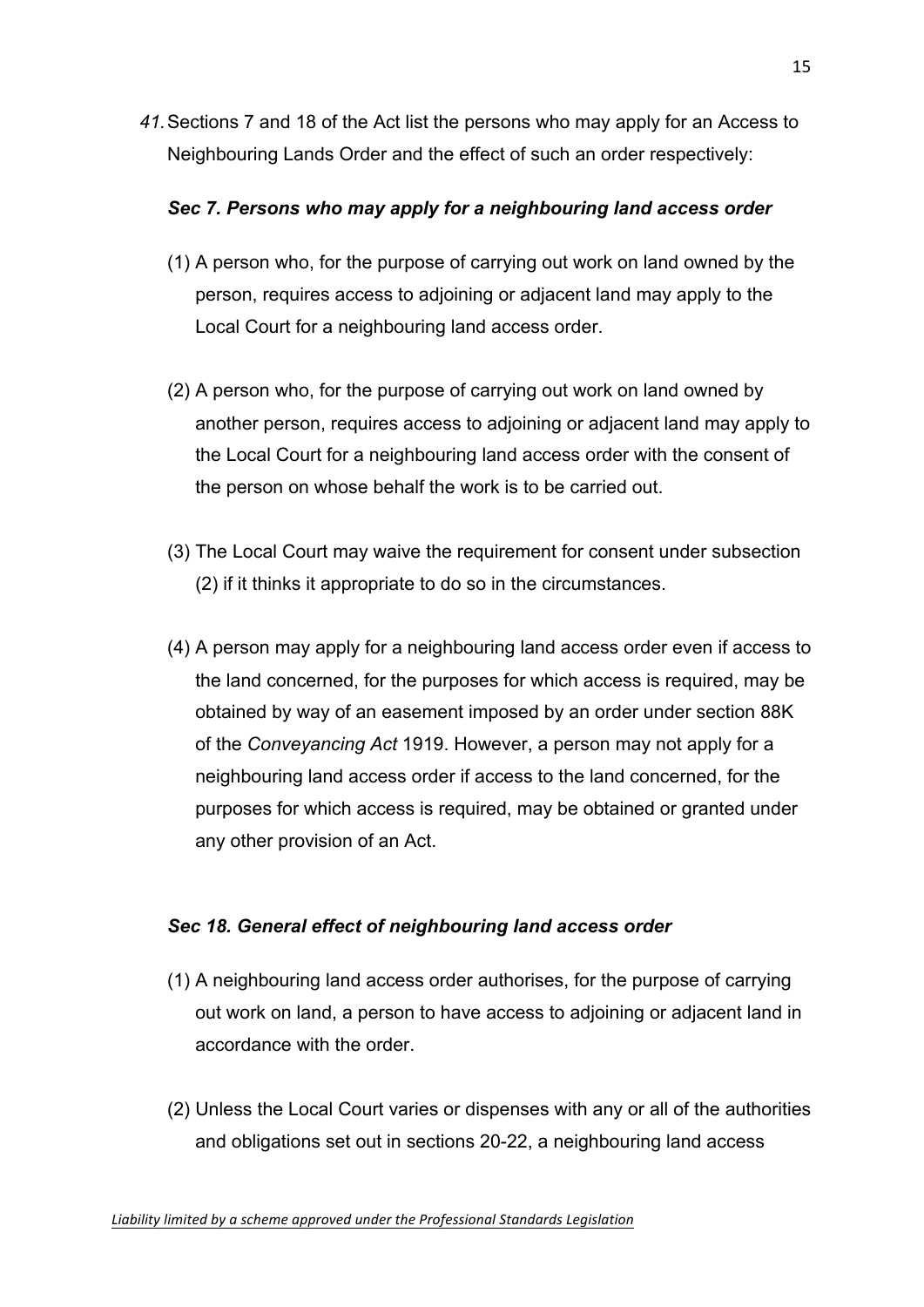order also authorises the actions, and imposes the obligations, set out in those sections.

42.Similarly, sections 8 and 19 give the list the persons who may apply for a Utility Service Order and the effect of such an order:

# *Sec 8. Persons who may apply for a utility service access order*

- (1) A person who, either solely or jointly, is entitled to the use of a utility service or a proposed utility service but who is not the owner of the whole or part of the land on which it is located or proposed to be located and who requires access to that land for the purpose of carrying out work on or in connection with the utility service may apply to the Local Court for a utility service access order.
- (2) A person may apply for a utility service access order even if:

(a) there is an easement or other right of access to the land concerned to carry out the work,

or

(b) access to the land concerned, for the purposes for which access is required, may be obtained by way of an easement imposed by an order under section 88K of the *Conveyancing Act 1919.* 

However, a person may not apply for a utility access order if access to the land concerned, for the purposes for which access is required, may be obtained or granted under any other provision of an Act.

A *Utility Service Access* order authorises a person to have access to land to carry out work on or in connection with a utility service on the land concerned in accordance with the order (sec 19).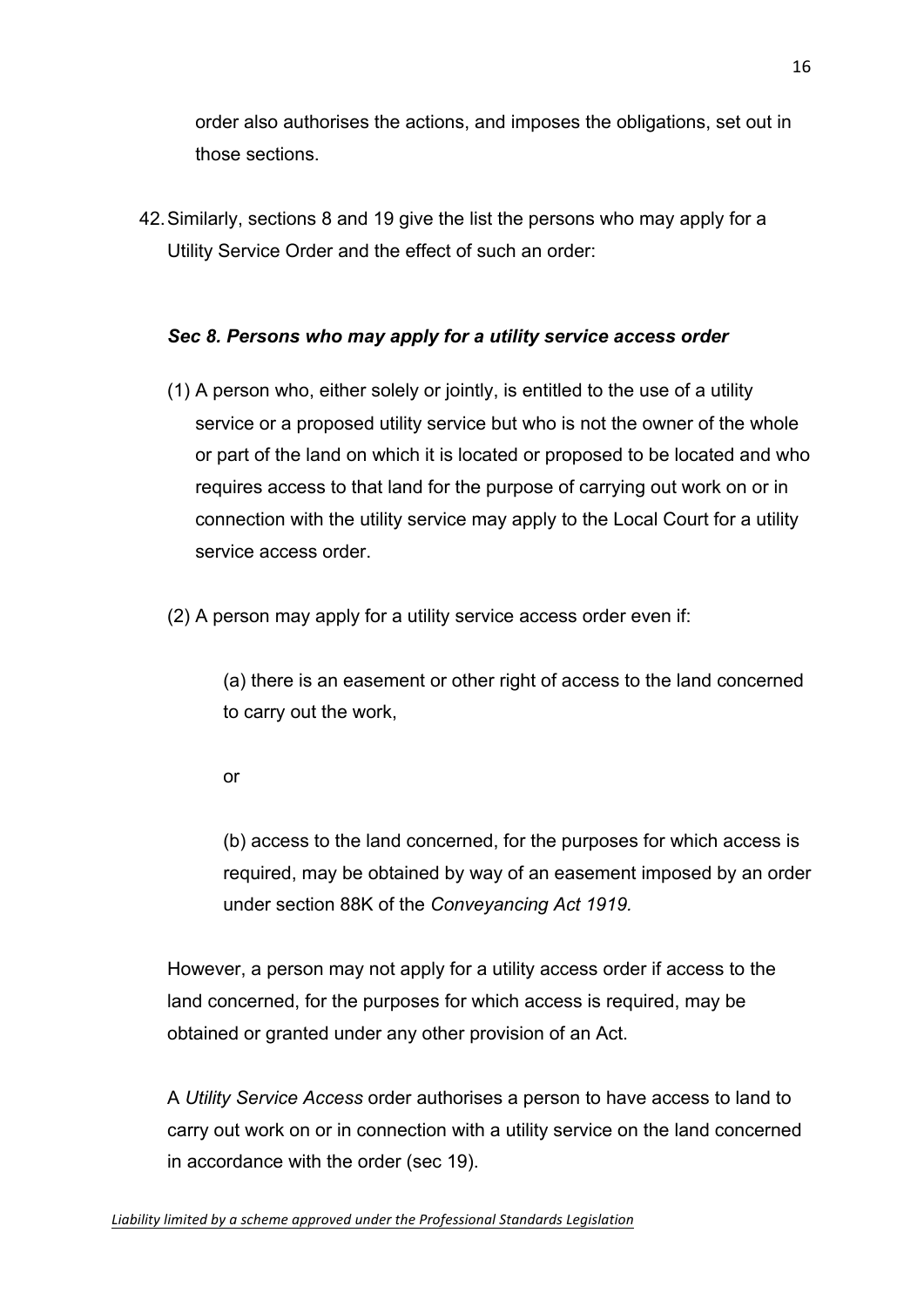- 43.The test for the granting of an Access to Neighbouring Land Order is given in section 11(1) of the Act. The Court must be satisfied that reasonable efforts have been taken by applicant to obtain access, that the order is "required " and also that it is "appropriate" to make the order in the circumstances of the case.
- 44.Similarly, the test for a Utility Service Order is given in section 13(1).
- 45.To summarise: these sections say that the order sought must be 'required' for the given purpose and 'appropriate' in the given context. It should be noted that these tests are far less demanding than those required under s 88K of the *Conveyancing Act*.

The applicant must:

(a) restore the land concerned to the same condition it was in before the access, so far as is reasonably practicable,

(b) indemnify the owner of the land to which access is granted against damage to the land or personal property arising from the access.

## *Compare & contrast the Local Court procedure to the NSWSC procedure*

46.*SC:* Summons plus affidavits; ability to seek expedition in the Expedition List.

*LC:* Statement of Claim; no procedure whereby expedition can be sought.

Much more planning required. Much less "space" for the developer to consider that neighbours will be co-operative just because the developer thinks it's a jolly good idea.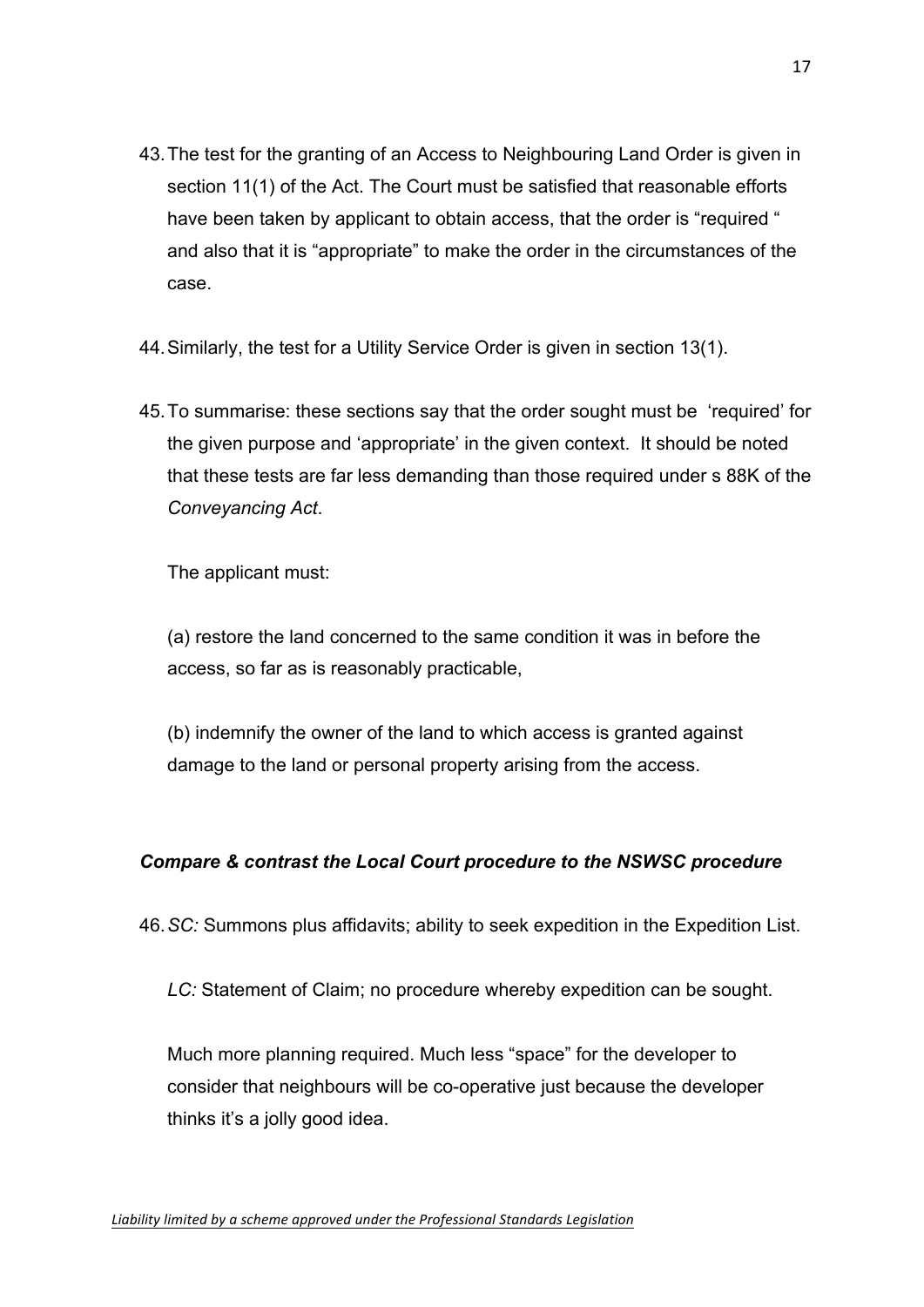- 47.In other words, if the matter has become urgent because the developer has not planned properly and has failed to get consent from neighbours in a timely fashion (which is hardly uncommon), then the Local Court is not really going to be of much use.
- 48.Also one needs to consider the length of court lists, in weighing up the relative economics of the procedures. Local Court lists can be much longer, and thus the client needs to pay for time spent waiting for the matter to be reached.
- 49.The Local Court is of much greater utility when one's lead-time is longer or perhaps when the scale of what is sought is relatively minor e.g. the need to access the neighbour's property to clear a pipe affecting your property, and they are just being bloody minded.

# *CASE REPORT - STOLYAR V TOWERS [2018] NSWCA 6*

- 50.As noted in paras [41] ff of *Stolyar v Towers* [2018] NSWCA 6, a right to park can be the subject of a valid easement. The authorities were reviewed by Buss JA in *The Owners of East Fremantle Shopping Centre West Strata Plan 8618 v Action Supermarkets Pty Ltd* [2008] WASCA 180 at [57] – [66].
- 51.Buss JA also referred to the first instance decision of Bryson J in *Clos Farming Estates Pty Ltd (Receivers and Managers Appointed) v Easton*  [2001] NSWSC 525; (2001) 10 BPR 18,845, in which his Honour made the following observations in relation to rights to park motor vehicles (at [39]):

"Rights to park motor vehicles have been upheld in *London & Blenheim Estates Ltd v Ladbroke Retail Parks Ltd* [1992] 1 WLR 1278 and held invalid in *Copeland v Greenhalf* [1952] Ch 488. Parking vehicles and storing goods are probably older activities than creating easements. In my view these cases were well explained by Judge Paul Baker QC in the Chancery Division in *London & Blenheim Estates*. (Judge Baker's views were not disapproved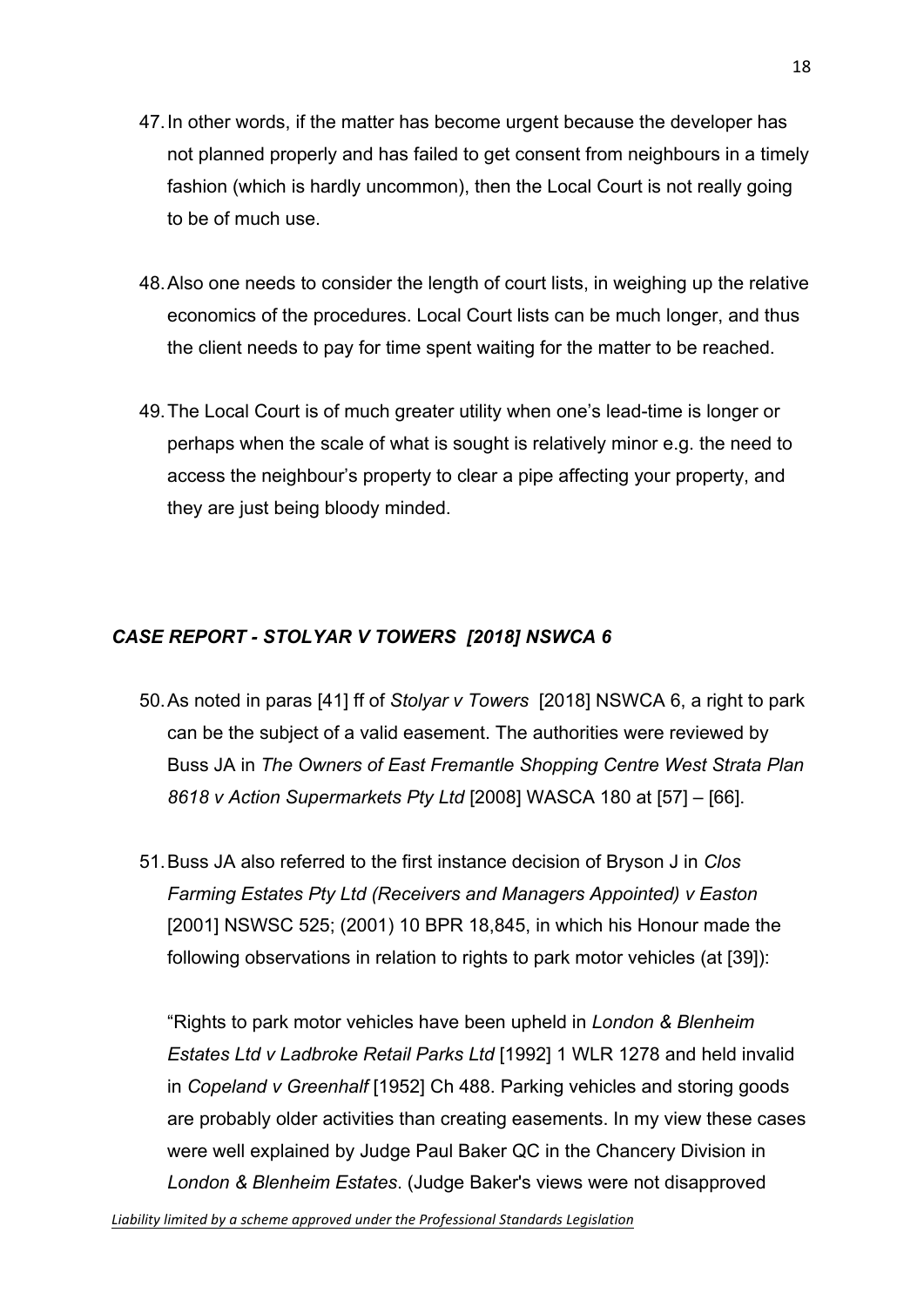when his decision was affirmed on other grounds [1994] 1 WLR 31). Judge Baker dealt with the right to use a car park at 1284–1288 and in doing so reviewed case law on storage of goods and car parking**.**

Of *Copeland v Greenhalf* his Honour said at 1286: *'The matter must be one of degree. A small coal shed in a large property is one thing. The exclusive use of a large part of the alleged servient tenement is another.*'

At 1288 his Honour said:

"That leaves the main point under this head, whether the right to park cars can exist at all as an easement ... *The essential question is one of degree. If the right granted in relation to the area over which it is to be exercisable is such that it would leave the servient owner without any reasonable use of his land, whether for parking or anything else, it could not be an easement though it might be some larger or different grant. The rights sought in the present case do not appear to approach anywhere near that degree of invasion of the servient land. If that is so ... I would regard the right claimed as a valid easement* …….."

- 52.Stolyar applied the above settled principles to a parking dispute. Mrs Stolyar owned the servient land – a driveway, which allowed parking and associated rights to the neighbours, the Towers, including the rights to have a garage or carport.
- 53.There was an out of use and ill maintained turn table on the land, that if maintained, would have been able to be used by some vehicles, although whether than included Mr Stolyar's Mercedes 500, was not established.
- 54.Mr Stolyar's complaint included that he could not perform a 3 pt turn on the land.
- 55.The right of vehicle parking and garaging in its nature interfered with Mrs Stolyar's possession of the easement strip. However, it was held that the